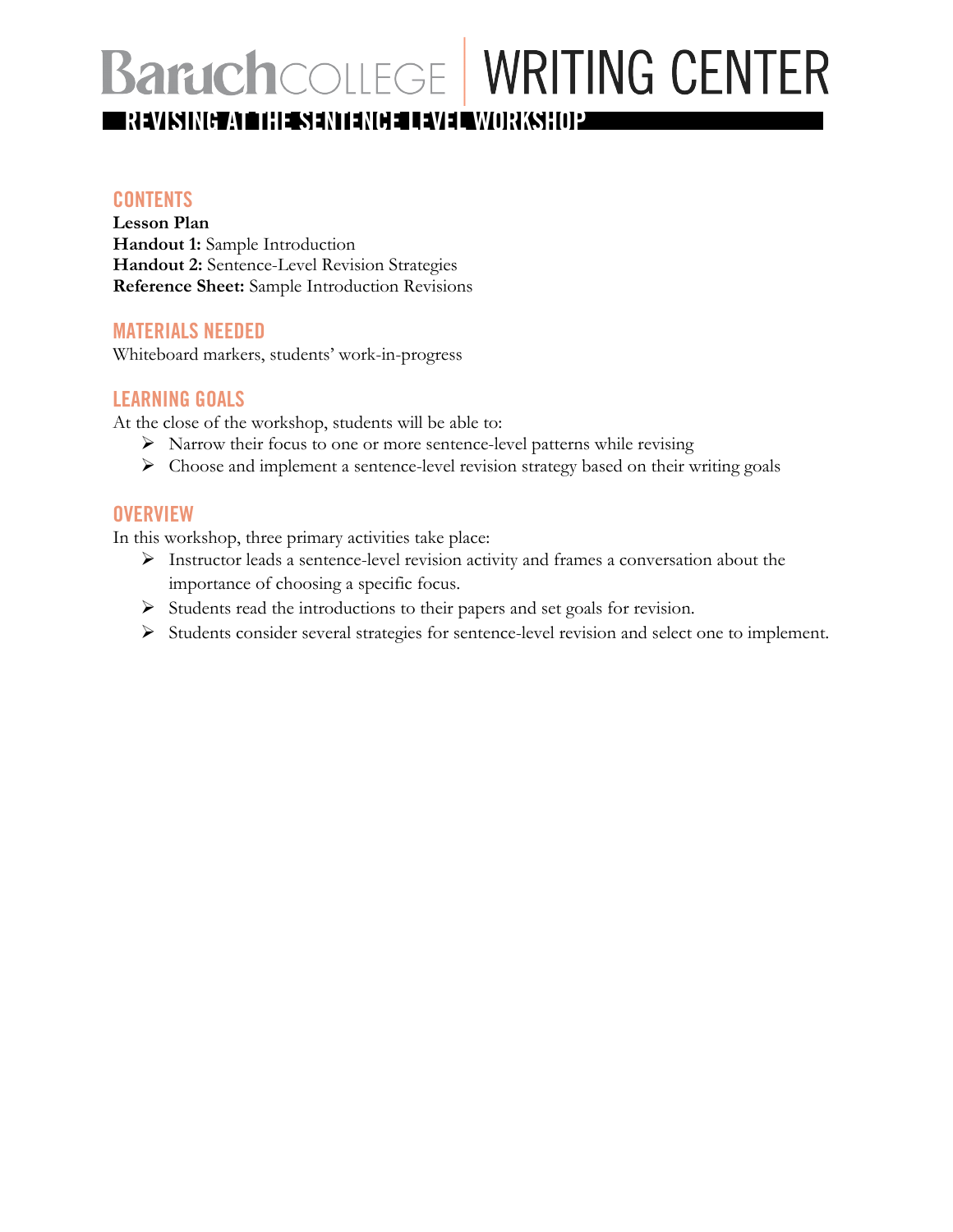### **LESSON PLAN**

### **Introduction**

Frame this workshop as **an opportunity to begin developing a more efficient and independent revision process.** Emphasize that while students will work on a single draft (and thereby strengthen a specific paper), they will be practicing strategies they can apply again in the future.

Make sure all students have brought in drafts of papers, covers letters, or other written materials for today. **Say**: Today's workshop is focused on independent writing and revising, so it may feel a little different from other Writing Center workshops you have attended. Of the center's more than twenty workshops, many are focused on introducing new concepts or skills. Others, like today's, are focused on helping you apply these skills to revise or develop a specific writing project.

Explain that this workshop introduces students to revision strategies and gives them time to practice at least one. **Say:** Our aim today is to give you time to write and revise, and to create a space where you feel comfortable trying something new.

#### **Part One: Narrowing Your Focus (15 min)**

- 1. Tell students that *before* we look at their writing, we'll **model the steps for setting revision goals**. We'll begin by looking at an example of one student's introduction. Pass out **Handout**  1: "Sample Introduction." Have students read the paragraph out loud.
- 2. **Ask**: **what do you notice about this paragraph**? **What could be improved at the sentence level?** Record responses on the board, roughly grouping them into categories such as *verb tense, transitions, agreement, run-ons, register/formality, repetition,* and *time markers.* As necessary, prompt with questions: (e.g. What do you notice about the use of transitions?)
	- Ø *Note to facilitator:* students may simply say "grammar." Ask them to specify what kinds of grammatical errors they notice.

#### 3. **Divide students into groups**.

- Ø Assign each group just *one* of the collaboratively defined categories.
- $\triangleright$  Ask them to revise the paragraph by focusing on the issues related to their group's category.
- 4. Have students share out responses. (Refer to **Reference Sheet 1: "Sample Introduction Revisions**" to provide further examples of potential revisions as needed.)
	- Ø Lead a discussion of their experience revising. **Ask:** what was the effect of focusing on a single issue?
	- Ø **Elicit the understanding that focusing on any single category for revision can dramatically improve a passage of writing,** even if it leaves some issues unaddressed.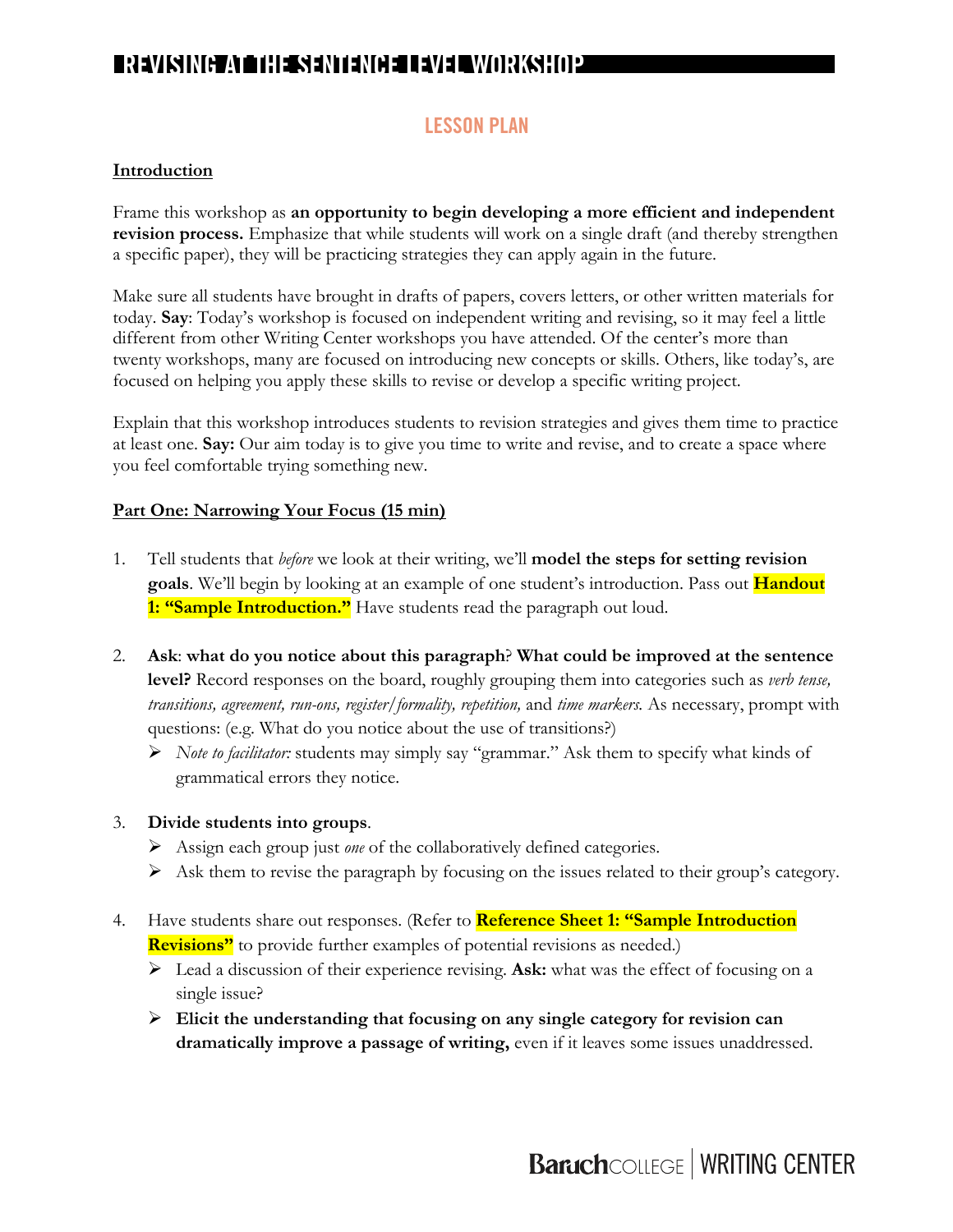- 5. Explain **that revision typically works best when the writer sets focused, achievable goals.** While the broad goal may be a stronger, more persuasive, clearer essay, it helps to set smaller goals to get there. **But setting goals for your own writing can be challenging when:**
	- $\triangleright$  You have been looking at a paper so long you can no longer see what needs to change,
	- Ø You're unsure of some grammatical or syntactic rules, or
	- $\triangleright$  You don't know where to start, and editing feels overwhelming.

State that for this rest of this workshop, **we'll focus on identifying specific strategies that students can implement own their own**.

- Ø **Emphasize clarity in sentence-level revision**, noting that while the strategies introduced today may help address issues with grammar and syntax, our first priority is making sure the ideas are clearly expressed and easy to follow. **Elaborate:**
	- Even if your paper is 100% grammatically correct, that doesn't necessarily mean it is clear.
	- Stylistic concerns like transitions, varied sentence structure, and appropriate language can be just as important as grammar, especially in academic and professional writing.
- 6. **Segue to Part Two.** Tell students that next, they'll practice finding opportunities for revision in their own papers.

### **Part Two: Setting Goals for Revision (10 min)**

- 1. **Ask students to take out their introductory paragraphs**. Tell them that their job is to reread their introductions and set goals for revision.
	- $\triangleright$  Note that sometimes, when we've been working on a text for a long time, it can be helpful to try a new reading strategy. They might:
		- Change the font and re-read on their computers
		- Read it out loud (or have a partner read it out loud to them)
		- Read backwards, one sentence at a time.
- 2. Give students time to read their introductions and **write down at least one sentence-level revision goal.** (*Note to facilitator:* circulate and help students who want to work with a partner to pair up. If there is an odd number of students, create one group of three; partner up with a student if there is only one.)

#### **Part Three: Revision Activity (40 min)**

1. State that next, we'll look at some strategies that can help students achieve the goals they wrote down. **Pass out Handout 3: "Sentence-Level Revision Strategies."** Give students time to read independently, and explain that their job is to select a strategy.

# **Baruch**COLLEGE | WRITING CENTER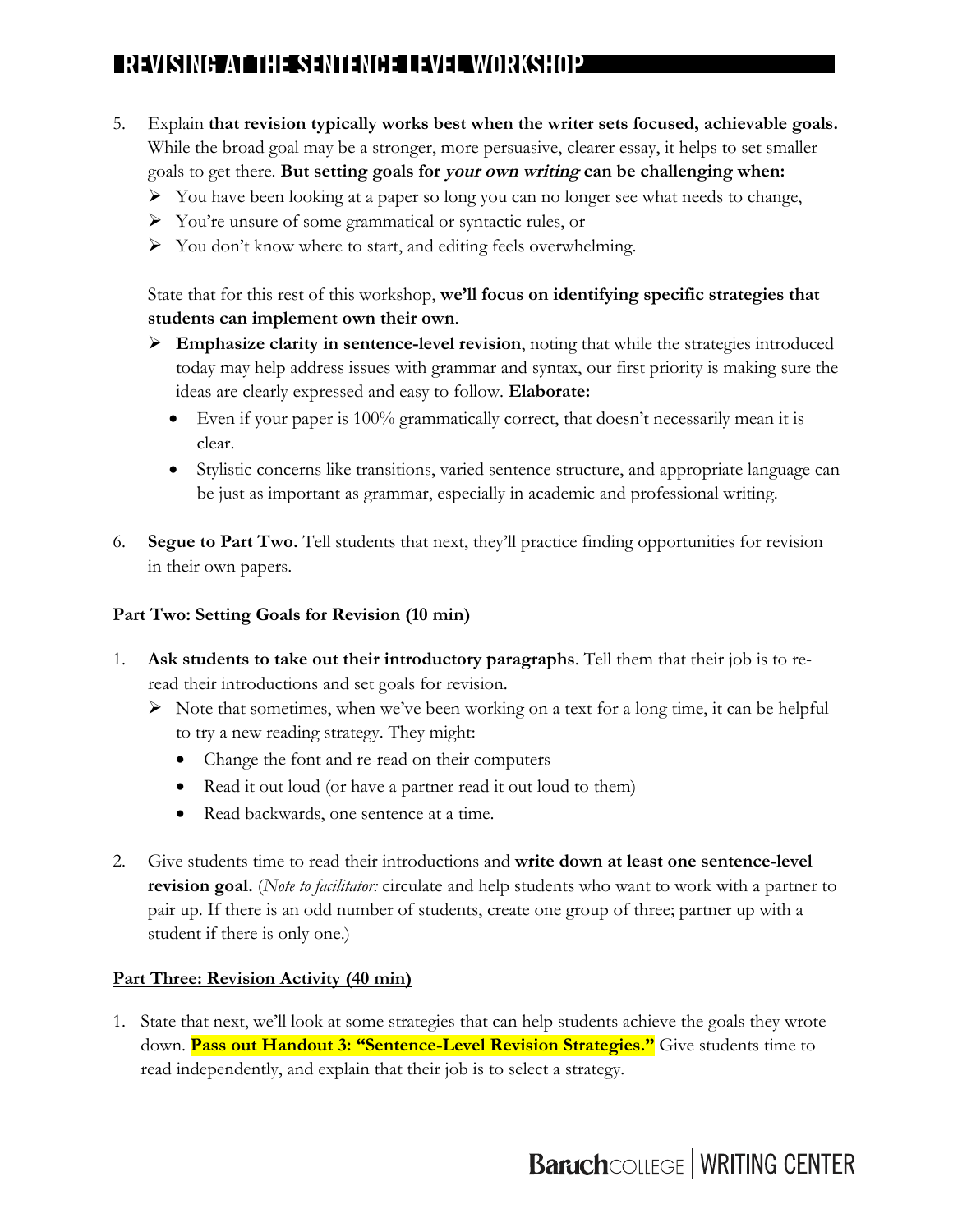2. Discuss the strategies, addressing when each may be useful.

*\*Note to instructor: depending on the length of the workshop, determine how much to discuss each strategy and its accompanying models. Italicized information might be cut.* 

- $\triangleright$  Choose #1, "Focus on the most important sentences first," if you're pressed for time or don't know where to start.
- $\triangleright$  Choose #2, "Revise one sentence," to work on a sentence you've been struggling with and identify a pattern for further revision.
- $\triangleright$  Choose #3, "Work on transitions," if you want to make sure the logic of your argument is easy to follow.
- Ø Choose #4, "Vary your sentence structure," if you tend to write sentences that are all the same length.

*Complex ideas require complex structures, and variation can improve flow and readability.* 

- $\triangleright$  Choose #5, "Revise for a specific audience," to make sure you're meeting your reader's expectations.
- $\triangleright$  Choose #6, "Work on clarity," to make your sentences and logic easier to follow. *First row: note that the sentence on the right moves its subject, Sandberg, closer to the beginning. It also introduces a new verb—"caused." When you re-order your own sentences, feel free to introduce new words or phrases as needed!*

*Second row: note that "leaders" is a simpler subject/concept than "working to recognize one's own emotions."* 

- $\triangleright$  Choose #7 to continue the work you began on your introduction, especially if you feel confident making sentence-level revisions as you go.
- 3. Give students time to employ one or more of the revision strategies.
	- Ø *Note to facilitator*: Circulate to support students who need help, and be available for questions. If time allows, feel free to implement a revision strategy on your own writing.
	- $\triangleright$  Give students time markers halfway through.
- 4. **Have students reflect on the work they did and their next revision steps.**
- 5. **Solicit questions and wrap up**.

**Baruch**COLLEGE | WRITING CENTER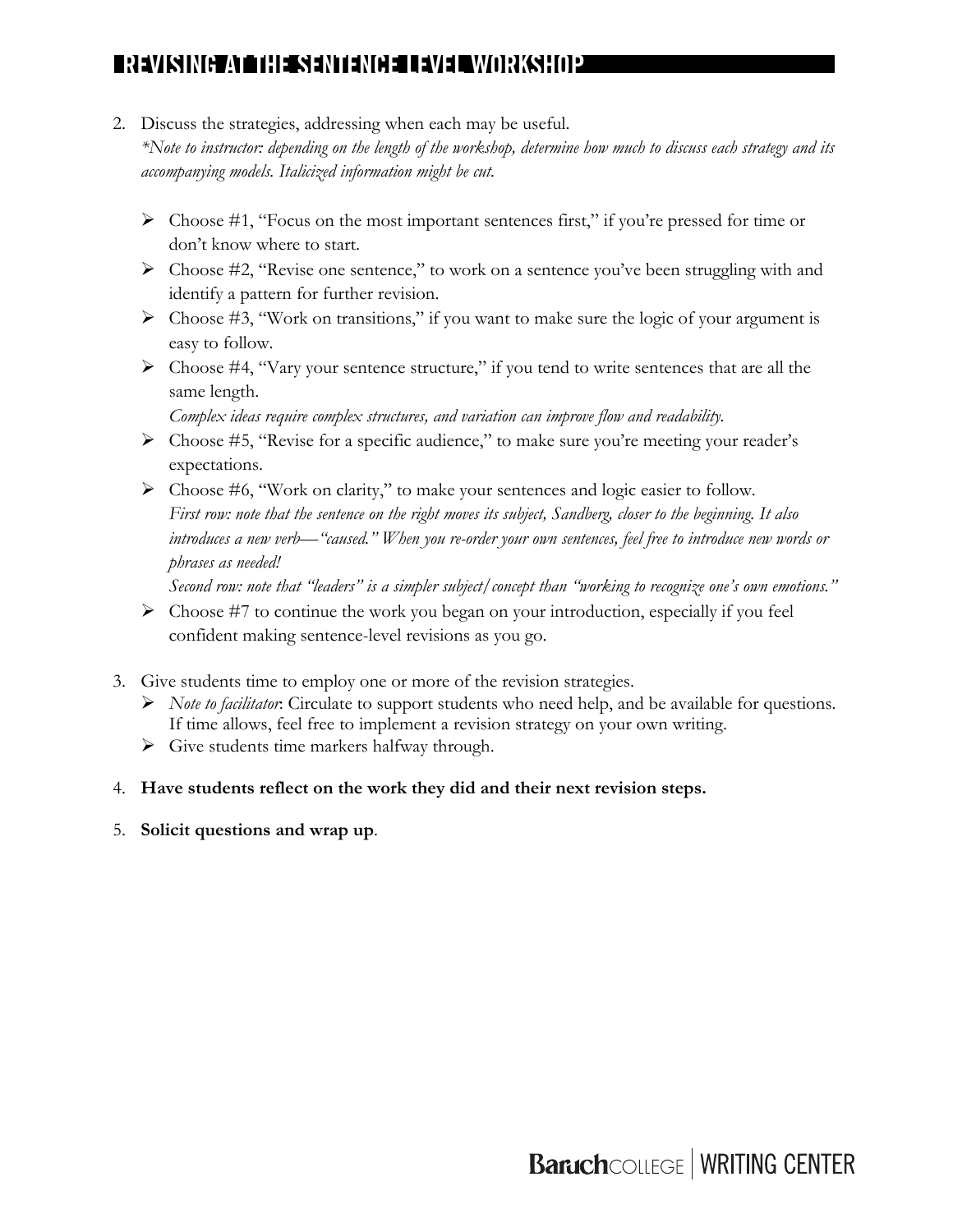### **SAMPLE INTRODUCTION**

2017 was a rough year for Uber. The CEO Travis Kalanick yelled at a driver and then stepped down. Uber drivers picked up customers from the airport during the travel ban. They have bad accounting errors and various other problems. Employee treatment, the CEO, and employee screening has created problems. Uber needs to build customer trust and improve their public image. They need to do research about what consumers think, CEO Dara Khosrowshahi should build public trust, and they should offer incentives and special programs to build good relationships with cities and customers.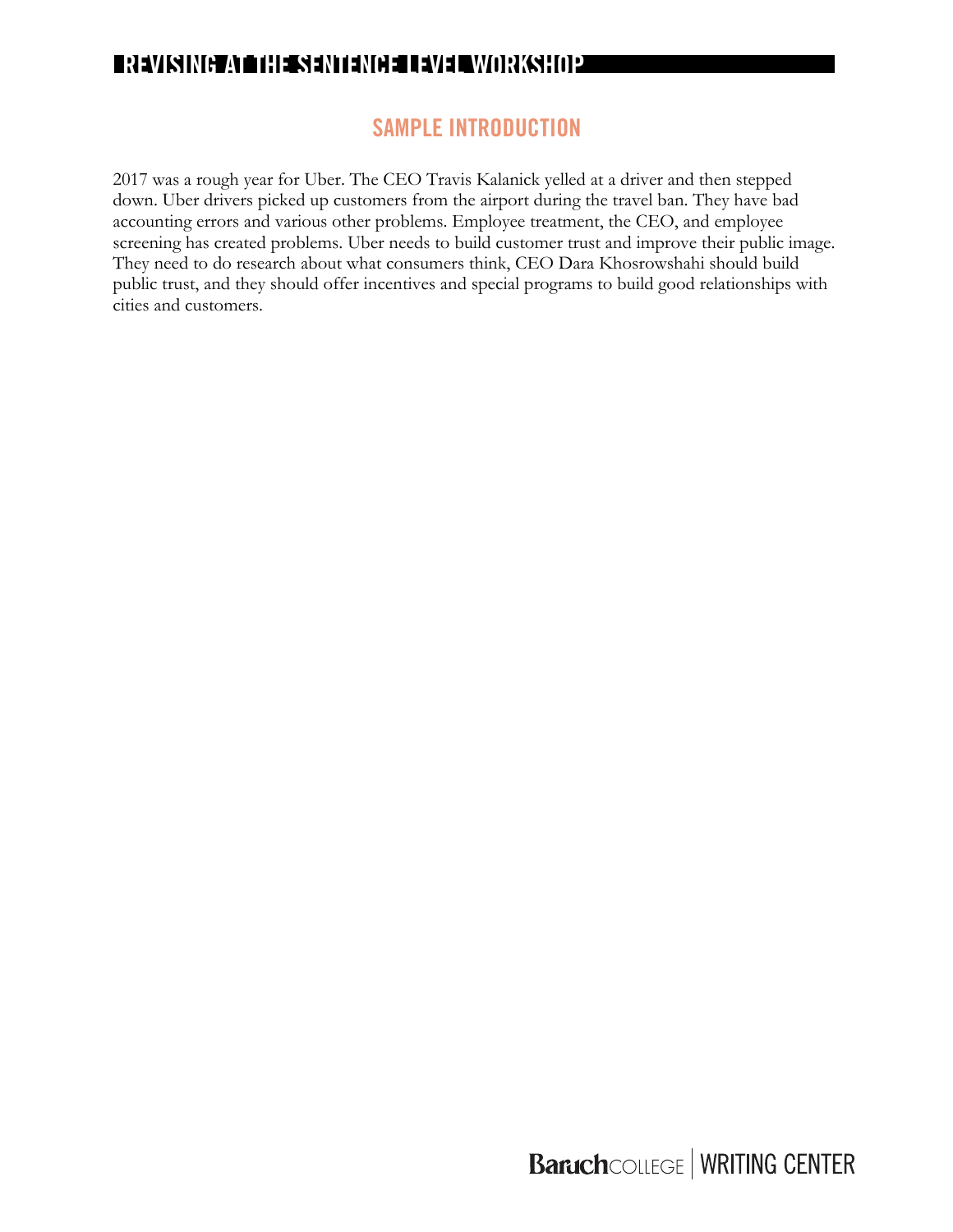## **SENTENCE-LEVEL REVISION STRATEGIES**

### 1. **Focus on the most important sentences first:**

Find your thesis, topic sentences, and any other sentences that introduce a key claim or connection. Rewrite each as many ways as you can. Then, look at your list of sentences and decide which versions are easiest to understand. Can you identify what makes them clearer? How could you use this knowledge in future writing?

#### 2. **Rewrite one sentence:**

Choose one sentence you feel is unclear. Write it out as many ways as you can. Then, identify the clearest version. Once you're done, notice what you changed (an agreement error, wordiness, etc.). With any remaining time, look for that pattern in the rest of the paper.

### 3. **Work on transitions:**

To help your sentences move more clearly from one idea to the next, try using one of the following transitions to show:

| <i>Cause and Effect</i> : accordingly, as a result  | <i>Conclusion</i> : as a result, hence, therefore |
|-----------------------------------------------------|---------------------------------------------------|
| <i>Comparison</i> : along the same lines, similarly | <i>Contrast</i> : although, however, in contrast  |
| <i>Addition</i> : also, in addition, as well as     | <i>Concession</i> : admittedly, granted           |
| <i>Example</i> : as an illustration, consider       | <i>Elaboration</i> : by extension, furthermore    |
| Summary: in short, this is to say                   | <i>Emphasis</i> : indeed, of course, certainly    |

### 4. **Vary your sentence structure**:

- Ø **If all or most of your sentences are long, try breaking up one or two**. Read your paragraph out loud, pausing after each period, and notice how this changes the flow of ideas.
- Ø **If you tend to write short sentences, try sentence combining**. Short "kernel" sentences like the following can be combined in several different ways:

The *Odyssey* is an epic poem by Homer.

The *Odyssey* is about Odysseus's journey home.

Odysseus encounters many obstacles on his journey.

*Homer's epic poem the* Odyssey *is about Odysseus's journey home and the many obstacles he encounters. In Homer's epic poem the* Odyssey*, Odysseus journeys home, encountering many obstacles along the way.*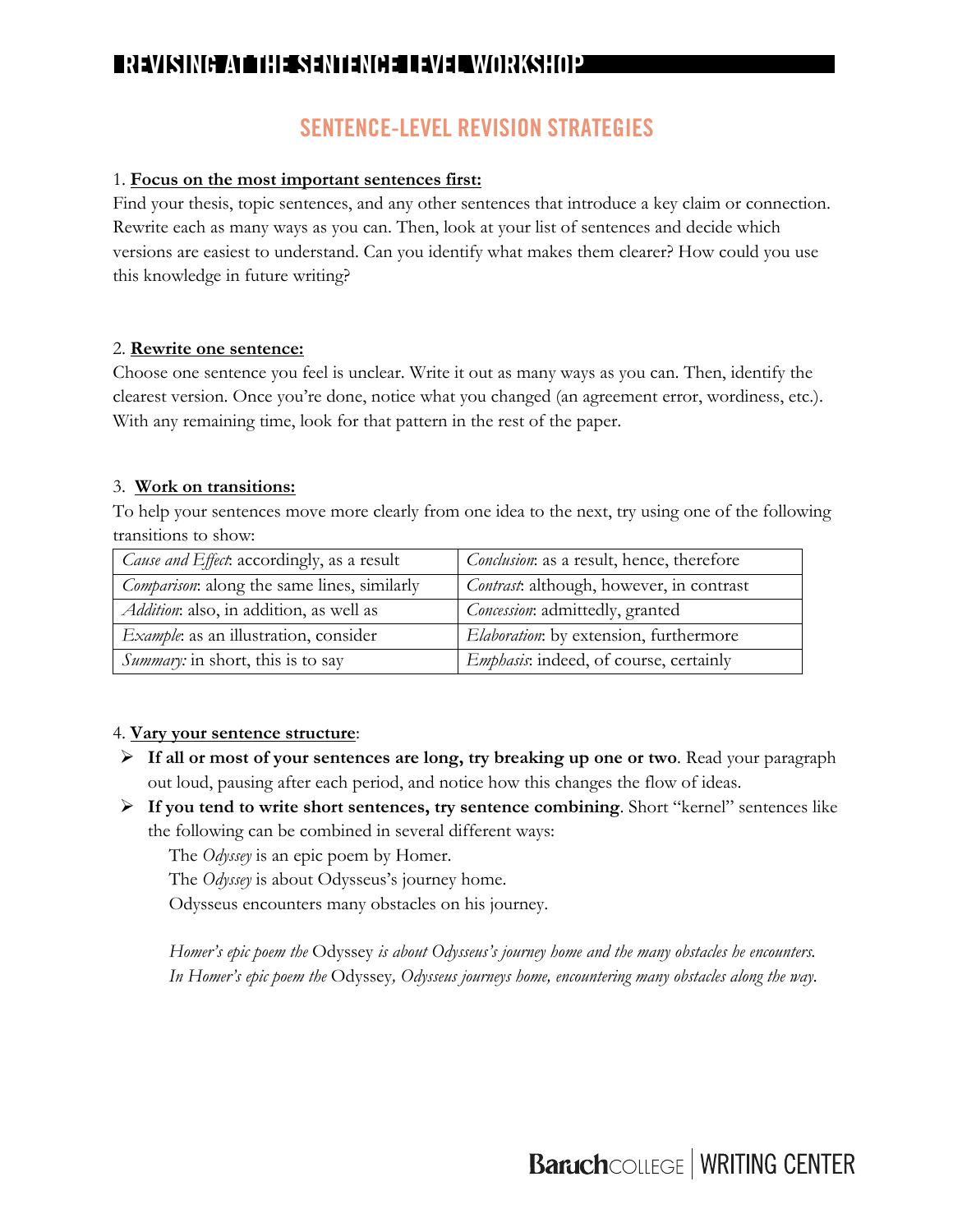### 5. **Revise for a specific audience:**

Based on your reader's expectations, revise sentences for **word choice, concision,** and **tone**. Look for:

- Formal vs. informal language
- Wordiness
- Key words your audience expects to see
- **Repetition**
- Anything your professor has pointed out in prior feedback

### 6. **Work on clarity:**

If you've been told your writing is unclear, try changing the order of information within individual sentences. **Look at the following sentence pairs:**

| At the center of the controversy, Sheryl        | COO of Facebook Sherly Sandberg caused        |
|-------------------------------------------------|-----------------------------------------------|
| Sandberg, COO of Facebook, chose to endorse     | controversy when she chose to endorse the     |
| the candidate.                                  | candidate.                                    |
|                                                 |                                               |
| Working to recognize one's own emotions as      | Leaders can develop emotional intelligence by |
| well as others' can help a leader develop their | working to recognize their own emotions as    |
| emotional intelligence.                         | well as others'.                              |

The sentences in the right-hand column are clearer than their counterparts on the left because **easyto-understand information appears first.**

To revise, change the order of information in a sentence. Then, compare your sentences and decide which version is easiest to understand.

### 7. **Change Your Reading Strategy:**

- Ø **Listen**: Read your paper out loud (or have a partner or computer program read it to you). Pause anytime you notice a confusing sentence, find yourself saying it differently from how it is written, or notice that you've used the same word or phrase several times. Work to revise any sentence that catches your attention.
- Ø **Read in a Different Format**: If you've been reading and re-reading a draft, try one of the following strategies to get a fresh look:
	- On your computer, **change the font** of your draft. Try using a new font, or making the current font very large. Now re-read your draft, noticing where revision is needed.
	- **Read your draft backwards**, sentence by sentence, starting with the final sentence (you can do this reading out loud or silently). Underline the sentences that catch your attention and revise them.